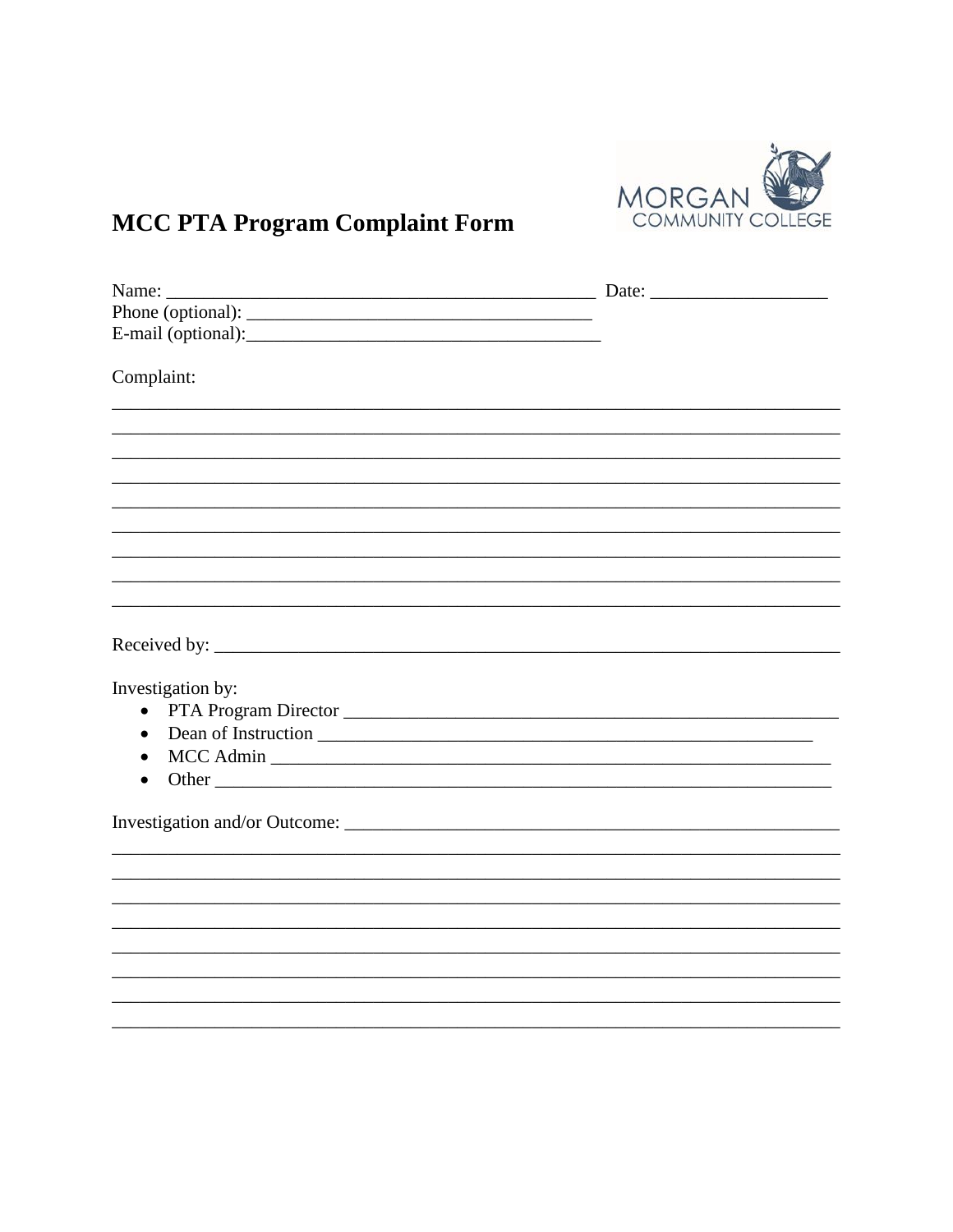# **Key Information: Student Grievances**

### **Definitions**

**Complainant(s)** is a person who is subject to alleged inequity as it applies to Board Policies, System President's Procedures, or College Procedures. For purposes of this procedure, a complainant is student who was enrolled at the time of the alleged incident.

**Respondent(s)** is a person whose alleged conduct is the subject of a complaint. For purposes of this procedure, a respondent can be a MCC employee(s), student(s) who was enrolled at the time of the alleged incident, authorized volunteer(s), guest(s) or visitor(s).

**Grievance:** A grievable offense is any alleged action which violates or inequitably applies State Board Policies, System President's Procedures, and College Procedures. The complainant must be personally affected by such violation or inequitable action.

**Non-grievable matters:** The following matters are not grievable under this procedure except as noted: matters over which the college is without authority to act; grades and other academic decisions unless there is an allegation that the decision was motivated by discrimination and/or harassment which should be filed under the appropriate Civil Rights Grievance and Investigation Process.

**Chief Student Services Officer (CSSO):** The college employee designated by the college president to administer student grievances. The CSSO may delegate the responsibility over student grievances to another person.

**Notice:** Notices which are required to be given by this procedure shall be considered served upon the student when given by personal delivery, mailing by certified mail, or email with receipt notification to the address the student has filed with the College's admissions and records office. If notice is mailed, student shall be given three (3) additional days to respond.

**Day**: Refers to calendar day unless otherwise noted below.

**Remedy:** The relief that the Grievant is requesting.

#### **Complaint Procedure For Non-Students**

It is the policy of the PTA Program to handle complaints outside the realm of due process. Individuals submitting complaints are deemed exempt from retaliation should they pursue this option. If you are not a student and you wish to file a complaint, please complete the MCC PTA Program Complaint Form. The following process will take place upon receipt of any complaints: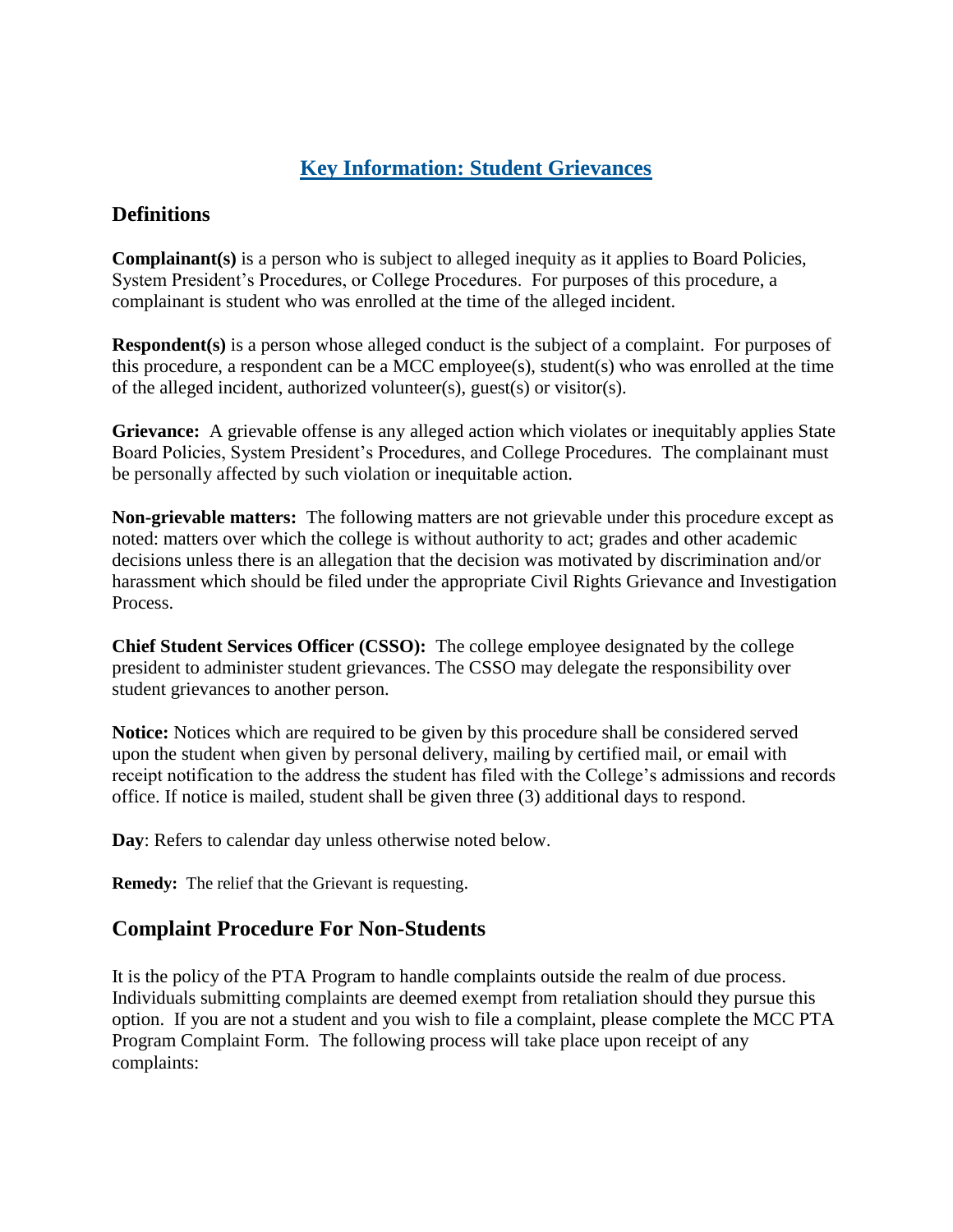- 1. Written complaints received outside the realm of student or faculty due process will be received by the PTA Program Director.
- 2. Investigation of all complaints will be done by the PTA Program Director, Dean of Instruction and MCC administration.
- 3. The Dean of Instruction will investigate any complaint about the PTA Program Director.
- 4. Documentation of the complaint will be recorded on the Morgan Community College PTA Program Complaint Form
- 5. Documentation of the complaint, process of investigation and outcomes will be maintained in the PTA Program Director's office.
- 6. Documentation of complaints against the PTA Program Director will be maintained in the Dean of Instruction office.

# **Complaint Procedure For Currently Enrolled Students**

## **Filing a Complaint**

All complaints shall be made as promptly as possible after the occurrence. A delay in reporting may be reasonable under some circumstances; however, an unreasonable delay in reporting is an appropriate consideration in evaluating the merits of a complaint or report.

## **Procedures**

Students must timely submit all grievances in writing (See Appendix) to the CSSO. The grievance should clearly and concisely describe the alleged incident(s), when and where it occurred, and the desired remedy sought. The grievance should be signed by the initiator or, in the case of an email submission, sent as an email attachment, in letter format and should contain the name and all contact information for the grievant. Any supporting documentation and evidence should be referenced within the body of the formal grievance. Additionally, the initiator of a formal grievance should submit any supporting materials in writing as quickly as is practicable.

The complainant's supporting documentation should clearly demonstrate all informal efforts, if any, to resolve the issue(s) with the person involved and the person's supervisor. This includes names, dates and times of attempted or actual contact along with a description of the discussion and the manner of communication made in the course of each effort. If contacting the person involved and/or the supervisor is impracticable, the complainant should state the reasons why.

The MCC community benefits from informal and formal procedures that encourage prompt resolution of complaints and concerns students may have about the implementation of policies and procedures that govern the institution.

## **Informal Grievance Process**

Complainant is encouraged to resolve the issue with the Respondent through the informal process. The CSSO shall facilitate the informal process. If the informal grievance process is